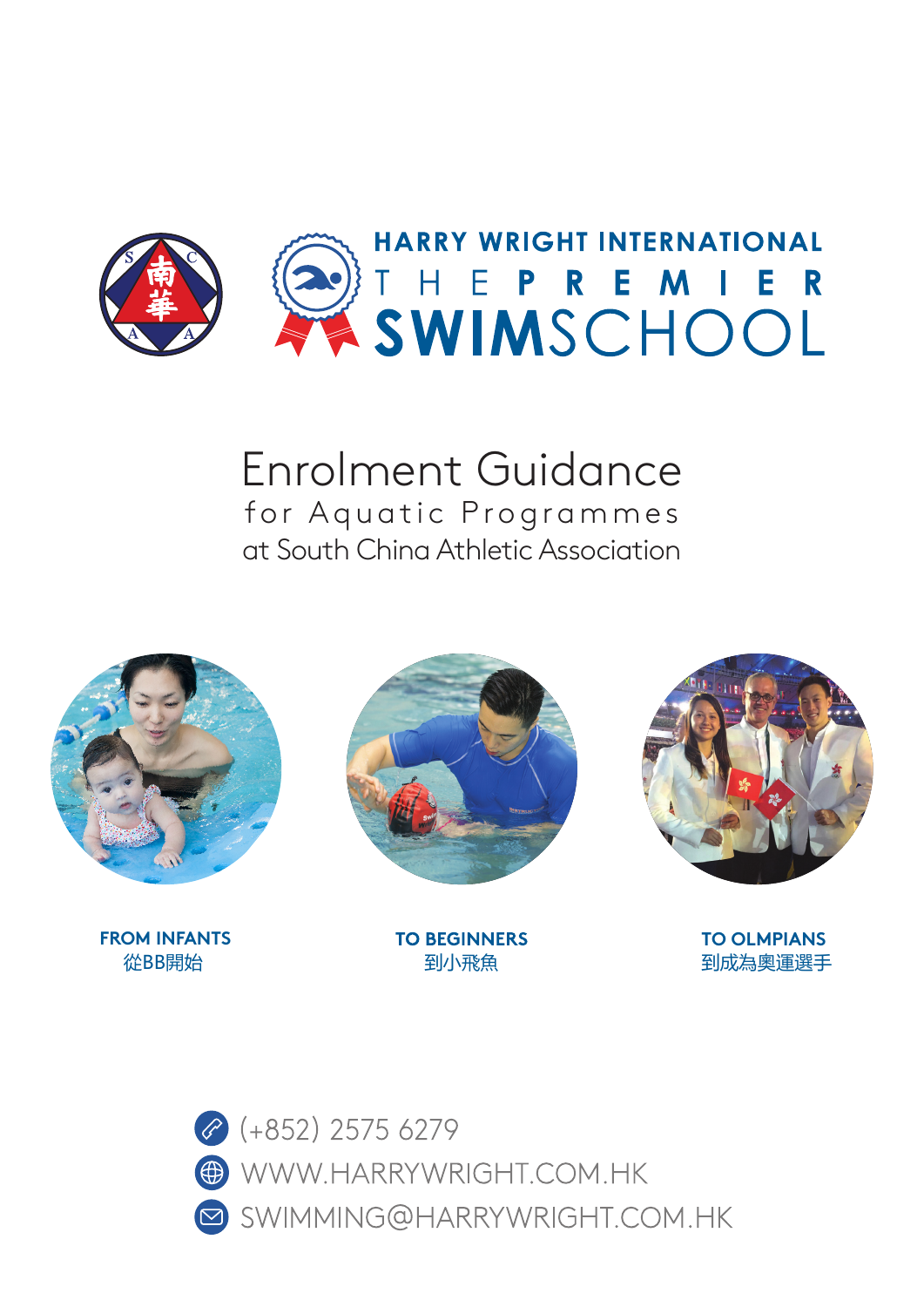

## 1. Enrolment Procedure

All Courses are for SCAA members ONLY – you must obtain your SCAA membership before proceeding to any course enrolment.

2. Enrolment for all aquatic activities is managed by Harry Wright International Ltd. www.harrywright.com.hk Telephone enquiries; 25756279 during office hours Mon – Fri 09:00 – 17:00.

For English Language Stream; Infant Aquatics and Learn to Swim classes.

For Cantonese Language Stream; Learn to Swim classes, Aqua Aerobics, Adult Classes.

3. For Swimming Lessons; new enrolment is by online booking via the HWI website www.harrywright.com.hk. All course fees to be paid by credit card (via Paypal) Please have your valid SCAA membership number ready to input for the online booking.

4. For new enrolment to Swimming Team, Masters, Triathlon, or Water Polo, please contact the HWI office by email bev.wright@harrywright.com.hk

5. Priority booking for those enrolled in the previous term will be sent by email with a deadline of renewal for the new term. Thereafter, the space in any lesson will be allocated by online booking on a first come first served basis.

6. HWI reserves the right to cancel lessons due to insufficient enrolment. All efforts will be made to place students in a similar course; if none is found, fee paid will be refunded.

#### 7. Commencement of Swimming Class

All children should be ready to meet the coach at Gate 1, five minutes before their lesson start time. Those enrolled in adult lessons must enter the pool via the changing rooms.

Those enrolled in the Adult Assisted / Infant Aquatic programme will be sent further specific instructions on how to prepare Baby or Toddler for the lesson. Only one adult is allowed to accompany the baby or toddler to the Adult Assisted lessons.

### 8. Equipment

All those entering the pool, should wear proper swimming attire and have their own goggles. Towel and clean pool slippers may be used within the pool area. No outdoor shoes on pool deck and no t-shirts etc allowed to be worn in the pool.

#### 9. Spectators / parents / helpers

Those accompanying young children should wait at the spectator area near to the Gate 1, and be ready to attend to children who need the toilet, and to collect promptly at the end of the lesson.

#### 10. Inclement Weather

BLACK RAINSTORM; class will be suspended if the Black Rainstorm Warning signal is issued one hour before the specified class time. If the class has already started when signal is issued, the class will continue. Classes will resume 2 hours after the cancellation of Black Rainstorm signal. For Amber/Red rainstorm signals – classes will continue.

TYPHOON SIGNAL NO 8; Classes are suspended on issue of Storm Warning signal No 8 or above, including classes that are in session. Classes will resume 2 hours after Signal No 8 is cancelled. For Signal No 3 or lower – classes will continue as normal.

#### 11. Other relevant information

- All course participants must abide by the constitution and by-laws of the Association and agree to obey the Swimming Pool rules and regulations.
- SCAA membership must be valid throughout the course.
- Enrolment fees are non refundable, and non transferable. Requests for change of day/time are not guaranteed unless availability of space in lesson and must be done by contacting HWI office staff
- No make up, credits or refunds for missed classes.
- Withdrawal 21 days prior to the commencement of the course will receive a full refund.
- Course fee is inclusive of the admission fee for the enrolled timeslot; course members must leave the pool area immediately after the class.
- Classes are not held on public holidays (except for private lessons)
- Age 6yrs or above or over 1.1M in height are prohibited to enter or stay inside the opposite sex changing rooms and washrooms.
- Any personal information or data provided by you will only be used for the enrolment of SCAA pool activities. All data will be kept confidential; you have the right to obtain access to and request correction of any information held by HWI.
- HWI is not responsible for any injury, damage or loss of property to participants or spectators.